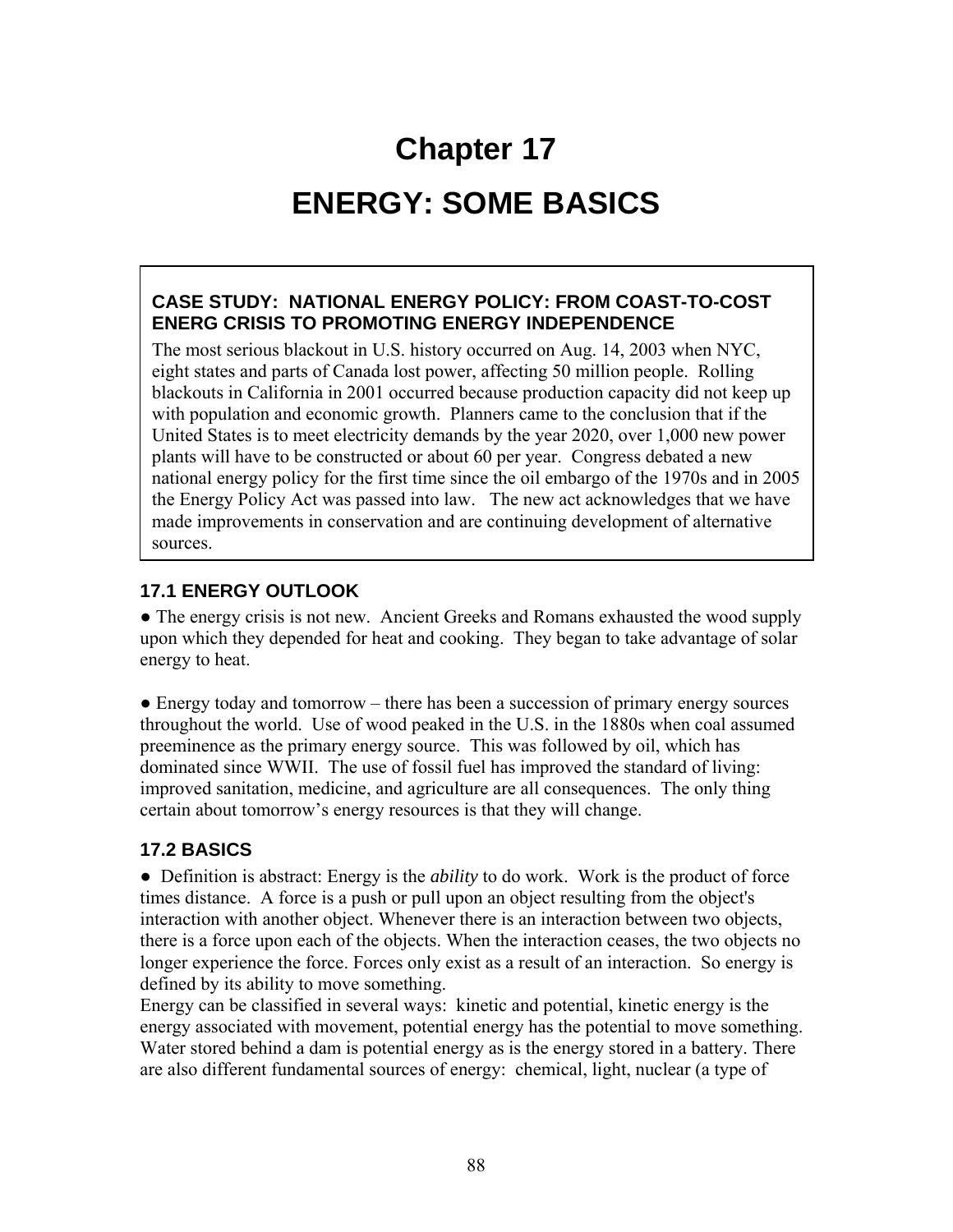chemical energy really) and heat. Temperature is a measure of the heat energy of an object or medium.

• Energy Laws: First law of thermodynamics: energy can neither be created nor destroyed, it can only be transformed from one type into another type. Second law of thermodynamics: any conversion of energy from one form to another requires that some of the initial energy input be degraded into a less useful form, usually heat. No energy conversion is 100% efficient. For example, it is impossible to convert electrical energy to light energy with 100% efficiency. There will always be some heat loss.

#### **17.3 EFFICIENCY**

• Two types of efficiencies can be derived from the  $1<sup>st</sup>$  and  $2<sup>nd</sup>$  laws: The  $1<sup>st</sup>$ -law efficiency deals with the amount of energy without consideration of the quality or availability.  $1<sup>st</sup>$ -law efficiency = energy delivered/energy supplied. E.g. A furnace delivers 1 unit of heat energy to the house for every 1.5 units of energy supplied to the furnace (See table 17.1). The  $1<sup>st</sup>$ -law may include losses of energy involved in extracting the gas from the ground and transporting it to where it is used (as is done for a full energy analysis of a process), or it may included only the energy actually delivered.

 $\bullet$  2<sup>nd</sup>-law efficiency = minimum amount of energy required/actual energy input. The 2<sup>nd</sup>law efficiency tells us how efficient a process is relative to how efficient it could be. To use high quality energy for low-quality energy tasks is wasteful, and the  $2<sup>nd</sup>$ -law gives information on this. Essentially the 2nd-law efficiency tells us how efficient it could be, the  $1<sup>st</sup>$ -law tells us how efficient a process actually is.

## **A CLOSER LOOK 17.1 ENERGY UNITS**

Joule – the fundamental metric energy unit is the force of 1 Newton (N) applied over a distance of 1 m. One Newton is the amount of force required to give a 1-kg mass an acceleration of 1 m/s/s. So 1 Joule is the force of 1 Newton times 1 meter (force times distance). There are other energy units as well. For example, the calorie is defined as the amount of energy need to raise the temperature of 1 gram of water from 14.5 to 15.5 C (note that a dietary calorie is actually 1 Kcal).

The Watt is a measure of the rate at which energy is used. A watt (W) is equivalent to 1 joules per second.

Conversions: 1 cal =  $4.2$  joules 1 Wh or 1 Watt-hour  $=$  3600 joules 1 Kcal/hr =  $1,163$  Wh 1 exajoule =  $10^{18}$  Joule or 1 billion billon Joules

Give the students some practical examples such as the energy used by a light bulb (see Table 17.2): E.g. a 100 W light burning for 10 hours uses 1 KW of energy =  $3600$  KJ.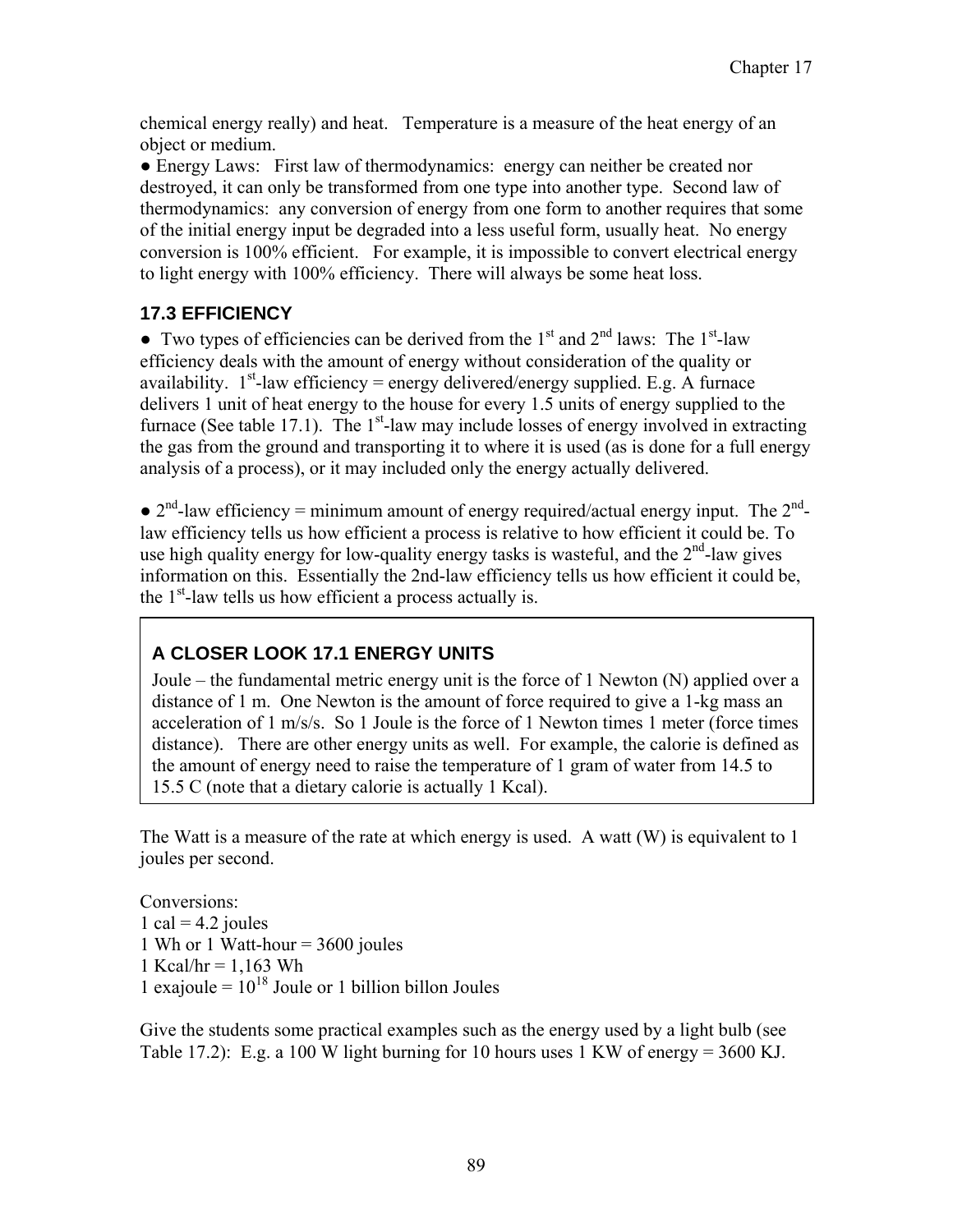## **17.4 SOURCES AND CONSUMPTION**

• The U.S. has 5% of the world's population and accounts for 25% of world energy consumption. A peak is oil production (extraction) is expected to occur in 2020-2030, followed by a decline. However, the demand for oil may occur sooner, which will raise the price of oil significantly, reducing the growth rate in demand, stimulating the development of alternative energy sources and conservation, and possibly extending the supply of oil.

● Fossil fuels and alternative energy sources- About 90% of energy consumed in the U.S. today are from nonrenewable fossil fuels: petroleum, natural gas and coal (see Fig. 17.4). Alternative energy sources include geothermal, nuclear, hydropower and solar, some of which are renewable.

 $\bullet$  The U.S. today (see Fig. 17.5)- Since 1980 energy consumption in the U.S. has increased by ca. 20 exajoules to more than 95 exajoules. About 50% was wasted. Energy conservation is one of our greatest untapped energy sources! Table 17.3 gives energy consumption by sector (residential, industrial and transportation) and by source. Go the to the DOE web page (see web resources) for the latest statistics.

## **17.5 CONSERVATION**

• Conserve by using less

• Conserve by increasing the energy efficiency  $(1<sup>st</sup>$  and  $2<sup>nd</sup>$ -law efficiencies) of devices and processes. **Cogeneration** is a means of increasing the efficiency of our energy delivery processes by taking advantage of wasted heat energy. For example, the hot water that created by condensing the steam in electric power plants is now discharged into lakes or rivers in the U.S. In Europe it is common to pipe this hot water into the cities to heat homes.

● To understand where we need to focus our efforts, we need to examine how we use energy. For example, the transportation sector accounts for about  $\frac{1}{2}$  of the petroleum consumed in the U.S., and the majority of this is accounted for autos. The transportation sector offers our greatest opportunity for conservation.

● Building design others opportunities for energy conservation. Better insulation, use of active and passive solar designs and appropriate landscaping can help.

• Automobile design and regulation – hybrid cars are becoming more common. It may be possible to tax inefficient autos such as SUVs and to raise the tax on gasoline. Europeans have been paying a high tax on gasoline for many years.

● Values –Many of us routinely practice conservation, and there are many ways that we can all contribute. Experience in European nations indicates that Americans could greatly improve on our energy conservation efforts and still maintain a high quality of life.

## **17.6 POLICY**

• President Nixon's Project Independence, started after the first oil shock of 1973, proclaimed that the U.S. would be self-sufficient by the end of the decade. Today we rely more on imported energy than ever before. The U.S. has spent \$110 billion on energy research, most of it on nuclear energy, which supplies only 11% of our total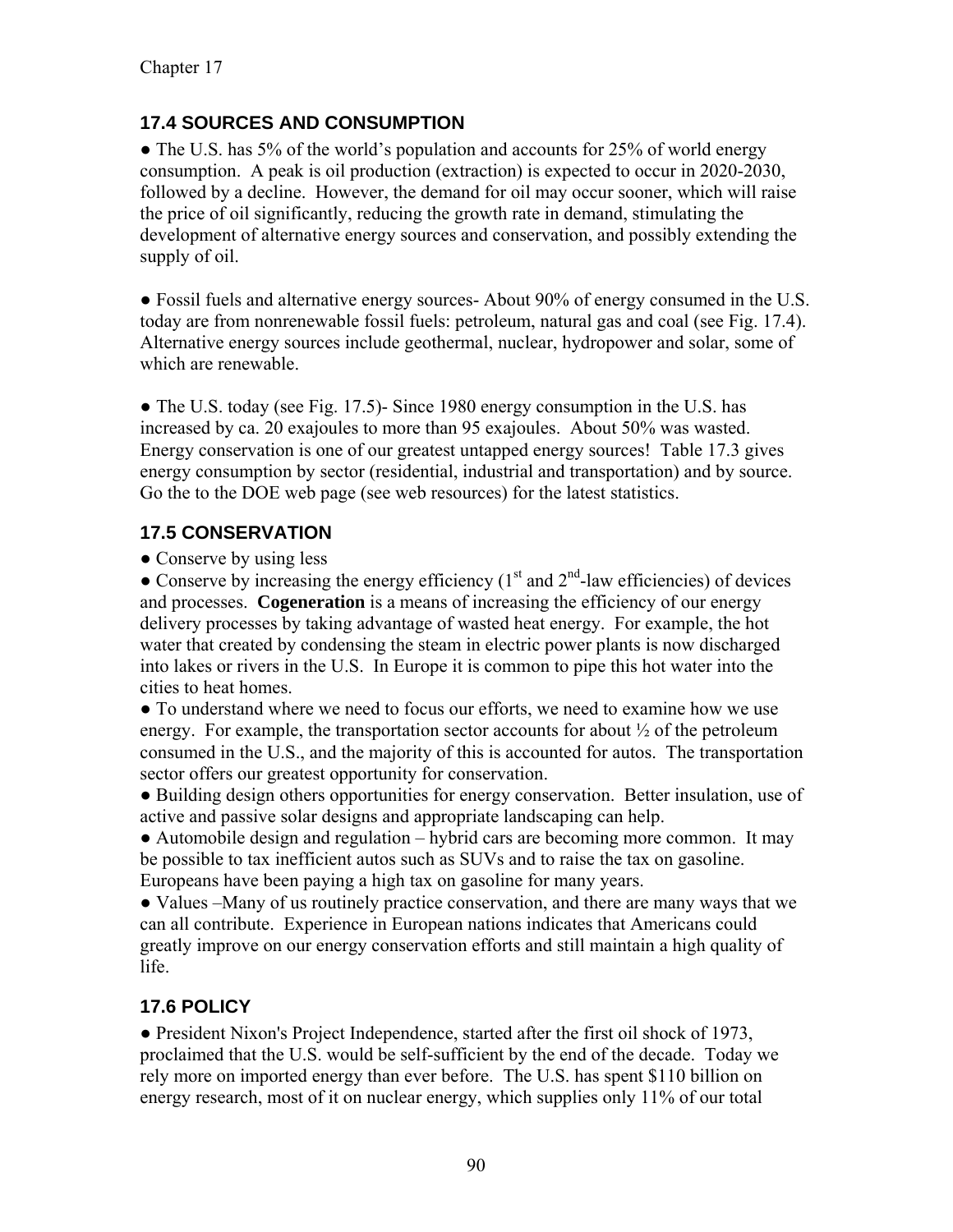energy. Only 18% of the energy research budget has targeted renewable energy resources. In a typical year, the U.S. spends \$2 billion on energy R&D, and \$45 billion for military R&D (including R&D for weapons used in the mid-east). Yet energy is no less important for the survival of the U.S. than is the military for our defense.

● Hard versus soft paths – Our energy policy may lead to two alternative futures, a hard path, which is the continued development of fossil fuel and nuclear energy (favored by the Bush administration), and a soft path, which relies heavily on renewable and alternative energy resources, and decentralized energy production (see A Closer Look 17.2).

• Energy for tomorrow- By the year 2030, energy consumption in the U.S. will be 20% greater than today, 120 exajoules, if growth in consumption continues unabated, or it could be as low as 60 exajoules if we move aggressively toward conservation. The choice will have an impact on climate and air quality. A move to conservation will require more energy efficient land-use planning that minimizes the need for personal transportation, changes in agriculture, industry, and behavior.

● The concept of **integrated, sustainable energy management** recognizes no single energy source, but a mixture of energy sources that are reliable, environmentally benign, and sustainable. To move in this direction will require an energy policy that favors sustainable energy development, encourages conservation and efficiency, allows diversity, balances economic health and environmental quality, and uses  $2<sup>nd</sup>$ -law energy efficiency as a policy tool.

## **A CLOSER LOOK 17.2: MICROPOWER**

Sustainable energy will likely include the emerging concept of micropower- smaller, distributed systems for production of electricity. In nations with a high degree of industrialization, micropower may emerge as a potential replacement for aging electric power plants. For micropower to be a significant factor in energy production, a shift in policies and regulations to allow micropower devices to be more competitive with centralized generation of electrical power is required. Distributive power systems will probably play an important role in our goal of achieving integrated, sustainable energy management for the future.

## **CRITICAL THINKING ISSUES**

• Should consumers pay the true cost of energy?

The United States spends tax dollars to keep standing armies in areas of the world where oil and gas resources are of strategic importance. The first Gulf war to turn back the Iraqi invasion of Kuwait is widely acknowledged to have been primarily about energy resources. It could not have been about protecting a democratically elected government in Kuwait. The motive behind the second Gulf war may also be about energy.